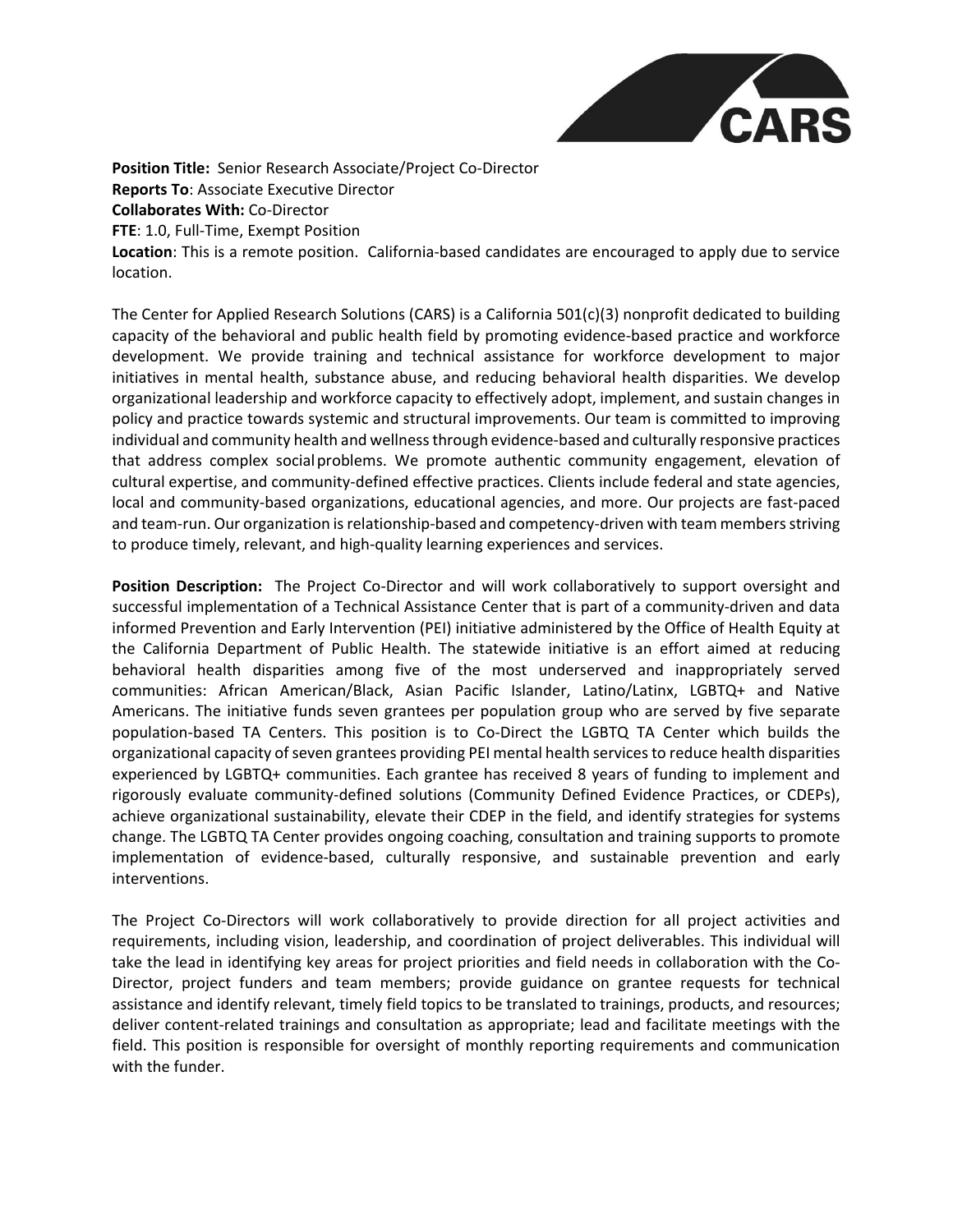This position will also serve as a technical assistance specialist on a second statewide project focusing on county mental health equity. This TTA Center provides training and consultation support for county behavioral department cultural competency plans and relationship development with local ethnic service organizations. This position will provide content expertise on the topics of LGBTQ prevention and early intervention services, community/partner outreach and engagement, diversity, equity, and inclusion principles to both county staff and partners.

## **ESSENTIAL FUNCTIONS**

- Collaboratively provide guidance and direction for project priorities including emerging topics, needs, and research relevant for the substance abuse prevention workforce
- Lead and facilitate internal and external meetings
- Serve as one of two points of contact for project funder
- Coordinate delivery of project services in collaboration with team members; assess project outcomes and activities for process improvement
- Assist with identification of subject matter experts, trainers, and consultants to provide consultation and training supports
- Attend state meetings and share out findings with funder and field
- Engage and support other CARS projects as needed
- Flexibility in sharing LGBTQ TA Center project workload with Project Co-Director and determining roles and responsibilities to achieve project deliverables
- Other duties as assigned

## **REQUIRED COMPETENCIES (Knowledge, Skills, Abilities)**

The requirements listed below are representative of the knowledge, skills, and abilities required. Reasonable accommodation may be made to enable individuals with disabilities to perform the essential functions.

- Knowledge and understanding of California's Lesbian, Gay, Bisexual, Transgender, and Queer or Questioning communities and mental and behavioral health PEI needs
- Knowledge and understanding of mental and behavioral health prevention and early intervention
- Knowledge and understanding of program planning and development, evidence-based strategies and interventions, CDEPs, trauma-informed care, trauma-informed organizations, and Adverse Childhood Experiences (ACEs)
- Knowledge and understanding of the social determinants of health (SDOH), health equity, and the relationship to mental wellness and substance use
- Commitment to diversity, equity, and inclusion, and ability to bring anti-racism lens to program development and outcome evaluation
- Excellent verbal, written, and interpersonal communication skills, including presentation, facilitation, and writing skills, and experience using appropriate pronouns with transgender and non-binary individuals
- Demonstrated ability to work effectively with diverse and multi-cultural stakeholders and communities
- Experience with implementation of mental health, substance abuse, or HIV prevention activities a plus

## **MINIMUM QUALIFICATIONS**

• Advanced degree or postgraduate training or equivalent experience required